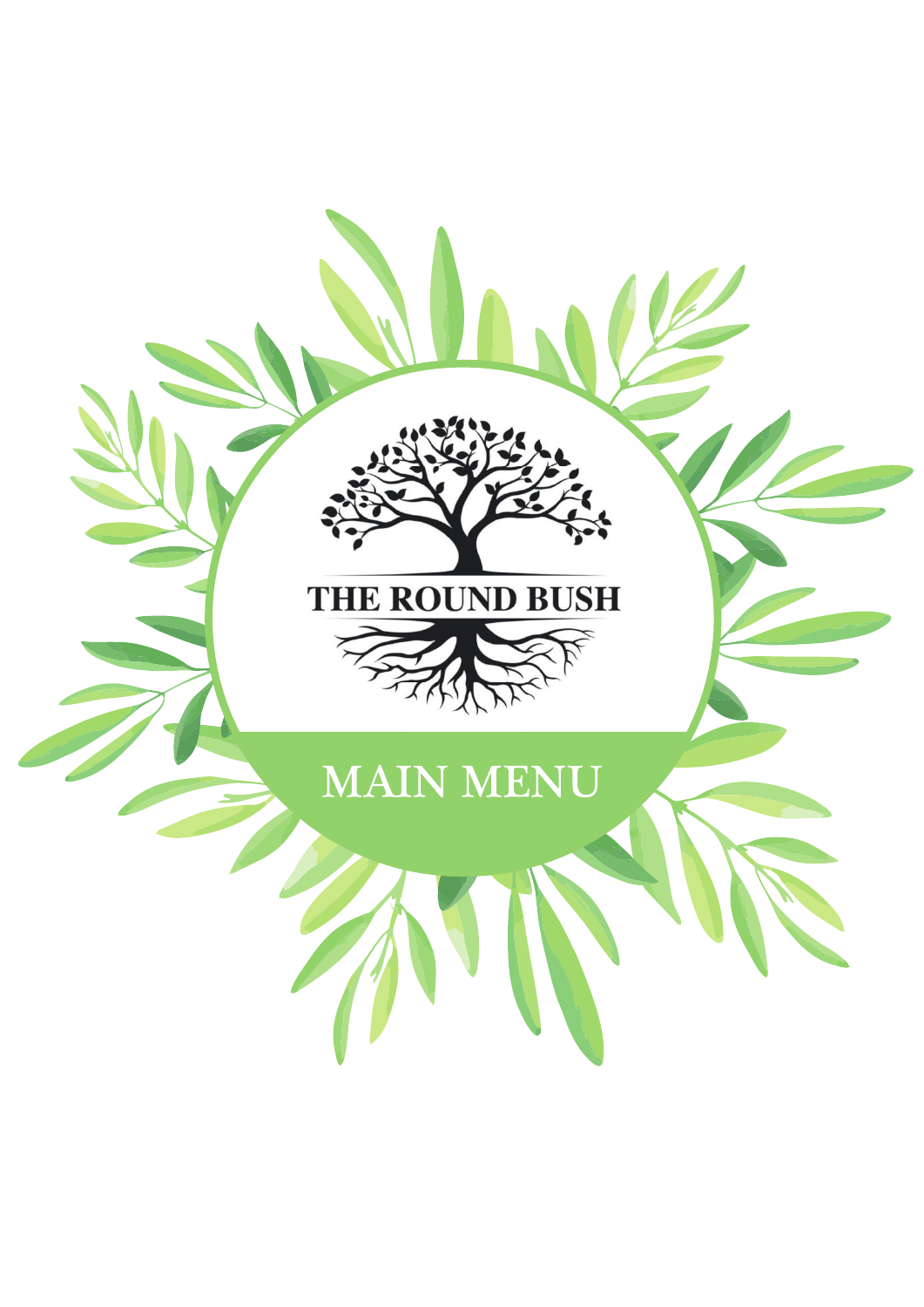

## TO START

Olives & Bloomer Bread £3.95 Smoked Salmon Salad £9 Crispy Coated Prawns, sweet chilli dip £7.95 Halloumi fries & chill jam £7.95 Baked Camembert with onion chutney & dipping bread £9

# MAIN MEALS

Top Side Roast Beef £16

Roast Chicken £15

Local Grass-fed Roasted Lamb £17

Vegetarian Nut Roast £14

#### KIDS

Children's Roast Beef/Chicken £9.95

Sausage & Chips (VE Sausages available) Fish Fingers, chips & beans or peas Chicken Goujons, chips & beans, or peas Tomato & Mascarpone Penne pasta with a side of cheese £6.95



#### All roasts are served with roast potatoes, sage and onion stuffing, sauteed green beans, savoy cabbage and carrots, Yorkshire pudding & lots of gravy

(All roasts can be made gluten free by removing the Yorkshire pudding and stuffing, gluten free gravy is available upon request)

Fresh Beer battered haddock served with chips, garden peas & Tartare sauce £16.95 Bangers & Mash served with garden peas & onion gravy £12.95 Steak & Ale pie served with chunky chips & Sunday roast vegetables £14.95 Homemade Chilli Con Carne with rice & salad (vegetarian chilli available) £12.95 Crispy Chicken Burger with French fries £12.95 Spicy Bean Burger with French Fries (V) £12.95 Spinach & Falafel Burger with French Fries (VE) £12.95

### **SIDES**

Roast potatoes, Red Leicester Cauliflower Cheese, Chunky Chips, Side Salad, Mixed Vegetables £3.95

### **DESSERTS**

Bramley Apple Pie Served with custard, cream or ice cream Hot Chocolate Fudge Cake served with vanilla ice cream Passionfruit & Mango Cheesecake (GF) Sticky Toffee Pudding with cream or custard £7.95

### ICE CREAM

Vanilla, Chocolate, Strawberry, Salted Caramel 1 Boule £1.95 2 Boules £2.95 3 Boules £3.95